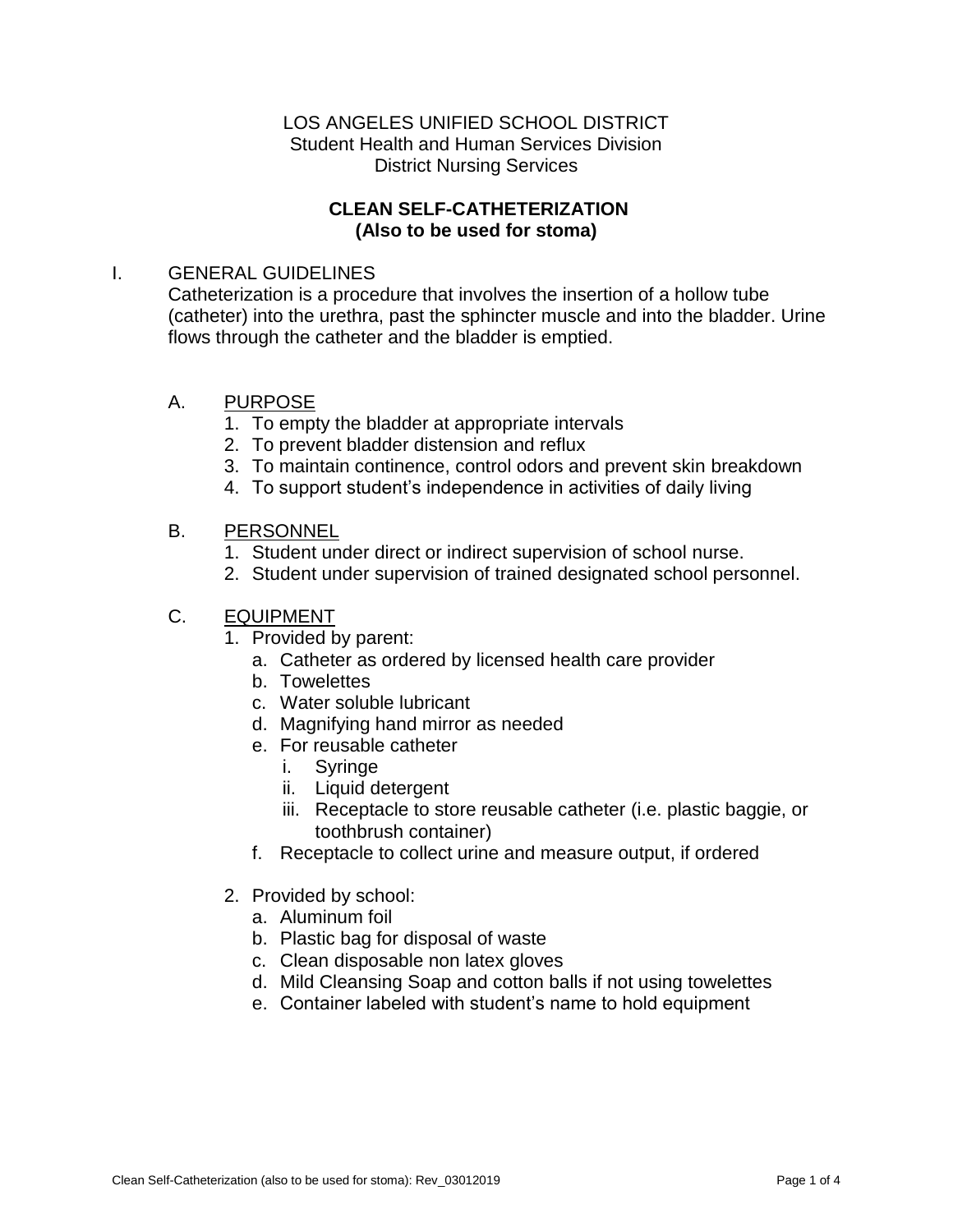# II. PROCEDURE

|     | <b>ESSENTIAL STEPS</b>                                                                                                                                                        | <b>KEY POINTS AND PRECAUTIONS</b>                                                                                                                                                                                                                 |
|-----|-------------------------------------------------------------------------------------------------------------------------------------------------------------------------------|---------------------------------------------------------------------------------------------------------------------------------------------------------------------------------------------------------------------------------------------------|
| 1.  | Student should wash hands with soap<br>and water.                                                                                                                             | Designated staff should also wash hands and<br>wear gloves.                                                                                                                                                                                       |
| 2.  | Assemble equipment on aluminum foil<br>on clean flat surface-catheter, small<br>amount of lubricant, cleansing supplies<br>towelettes.                                        | Encourage student to wear gloves.                                                                                                                                                                                                                 |
| 3A. | <b>FOR FEMALE</b>                                                                                                                                                             |                                                                                                                                                                                                                                                   |
|     | a. The student may lie down or sit on toilet<br>with hips forward or face backwards or<br>may also stand with one foot on toilet.<br>b. Hold labia apart using two fingers of | Position of student varies depending on<br>disability. Student may also recline on<br>appropriate treatment table or cot.                                                                                                                         |
|     | non-dominant hand.<br>c. Wash urethral area with towelette or<br>cotton balls soaked with mild cleansing<br>soap using downward stroke; wiping                                | Front to back wiping prevents contamination.                                                                                                                                                                                                      |
|     | from front to back.<br>d. With the third finger, locate urethral<br>meatus by applying pressure.<br>e. Release pressure on urethra but do not                                 | Student may use hand mirror to locate urethral<br>opening.                                                                                                                                                                                        |
| f.  | move finger.<br>Pick-up catheter with dominant hand;<br>lubricate tip.                                                                                                        | If catheter is not self-lubricating, lubricate<br>generously.                                                                                                                                                                                     |
| g.  | Hold catheter about $\frac{1}{2}$ inch from tip<br>between thumb and index finger. Tip<br>catheter slightly upward and insert into<br>urethra until urine begins to flow.     | Place other end of the catheter in collection<br>receptacle or toilet.                                                                                                                                                                            |
| 3B. | <b>FOR MALE</b>                                                                                                                                                               |                                                                                                                                                                                                                                                   |
|     | a. Sit on toilet or in wheelchair, may also<br>stand in front of toilet.                                                                                                      | Position of student during catheterization<br>depends on disability.                                                                                                                                                                              |
|     | b. Hold shaft of penis straight with non-<br>dominant hand. If not circumcised pull<br>back foreskin.                                                                         | Maintain hold on penis at 45 to 90 degree<br>angle until procedure is ended.                                                                                                                                                                      |
|     | c. Cleanse the meatus with towelette(s);<br>make circular strokes outward starting<br>at the meatus.                                                                          |                                                                                                                                                                                                                                                   |
|     | d. Pick up catheter and lubricate.                                                                                                                                            |                                                                                                                                                                                                                                                   |
|     | e. Insert catheter into urethra and advance<br>until urine flows; advance catheter one<br>more inch.                                                                          | If resistance is felt, slightly increase traction on<br>the penis and apply steady gentle pressure on<br>the catheter. Encourage student to relax and<br>take deep breaths.<br>Place other end of catheter in collection<br>receptacle or toilet. |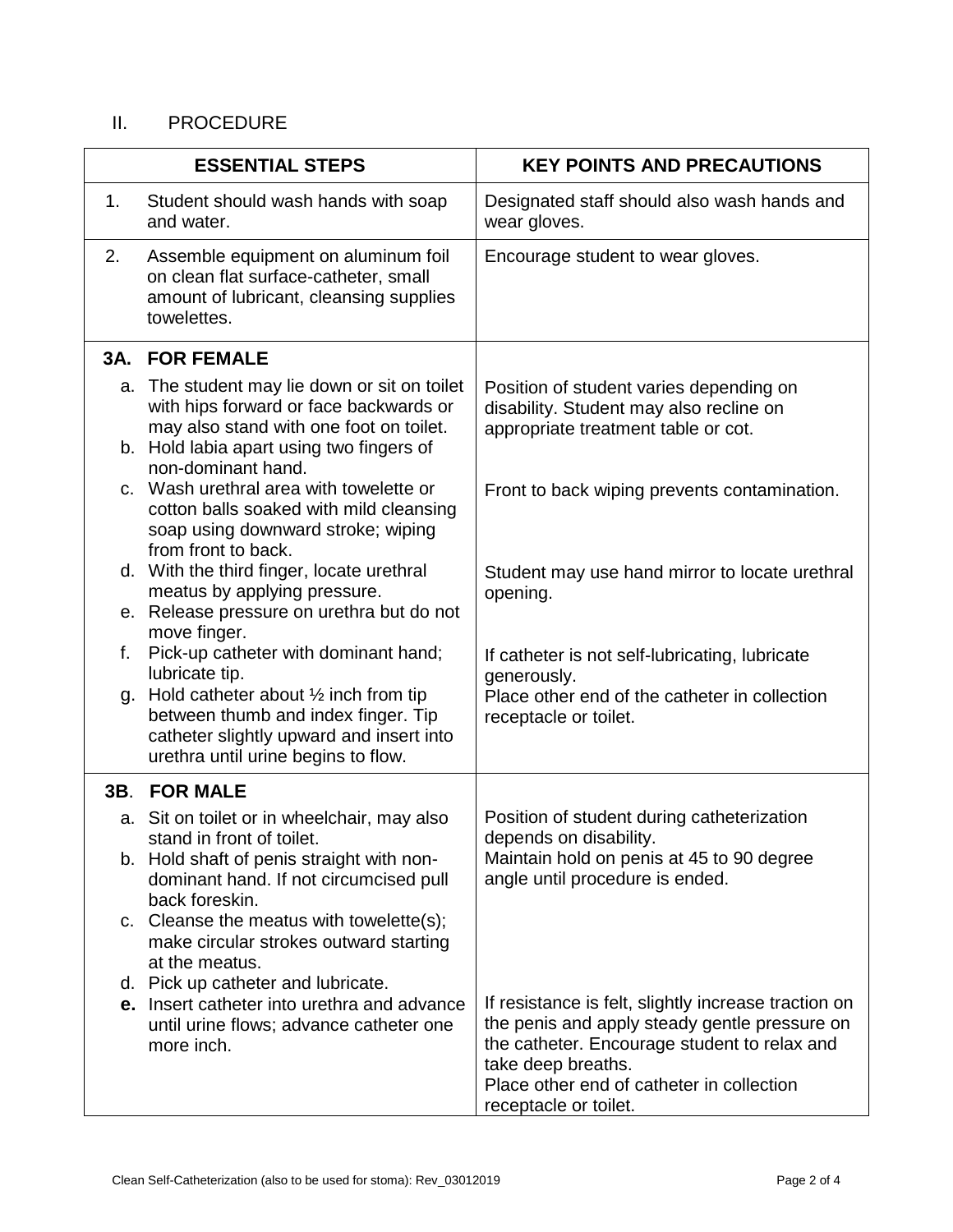| <b>ESSENTIAL STEPS</b>                                                                                                                                                                                                   | <b>KEY POINTS AND PRECAUTIONS</b>                                                                                                                                                                           |
|--------------------------------------------------------------------------------------------------------------------------------------------------------------------------------------------------------------------------|-------------------------------------------------------------------------------------------------------------------------------------------------------------------------------------------------------------|
| <b>3C. FOR STOMA</b>                                                                                                                                                                                                     |                                                                                                                                                                                                             |
| a. Cleanse area around stoma with soap<br>and water.<br>b. Lubricate tip of catheter.<br>c. Insert catheter into the stoma until<br>urine flows. Insert catheter<br>approximately $\frac{1}{2}$ to 1 inch further.       | Place other end of the catheter in collection<br>container.<br>Follow specific orders of licensed health care<br>provider for irrigation if necessary.                                                      |
| 4. Hold catheter in place until urine<br>ceases to flow. When urine flow stops,<br>pinch and remove the catheter.                                                                                                        | It is essential to completely empty the<br>bladder.<br>Pinching prevents backward flow of urine<br>from catheter.<br>Uncircumcised male student: pull foreskin<br>over the glans after catheter is removed. |
| 5. If catheter is disposable, discard in a<br>plastic bag.<br>If catheter is reusable, wash outside of<br>catheter to remove remaining<br>lubricant. Fill syringe with detergent<br>solution and flush through catheter. |                                                                                                                                                                                                             |
| 6. Rinse and flush catheter well with<br>clean water using syringe.                                                                                                                                                      |                                                                                                                                                                                                             |
| 7. Dry catheter and store inside clean<br>dry paper towel. Rinse and dry urine<br>receptacle, if used.                                                                                                                   | The catheter and storage container should<br>be clean and dry.                                                                                                                                              |
| 8. Remove gloves if worn and wash<br>hands.                                                                                                                                                                              |                                                                                                                                                                                                             |
| 9. Dispose of waste materials and<br>disinfect surfaces.                                                                                                                                                                 | Universal precautions require all waste<br>material be double bagged.                                                                                                                                       |
| 10. Document procedure if student<br>requires supervision.                                                                                                                                                               | If student is being assisted or supervised by<br>trained designated staff, document<br>procedure, including appearance of urine,<br>color and odor if present and response of<br>student.                   |